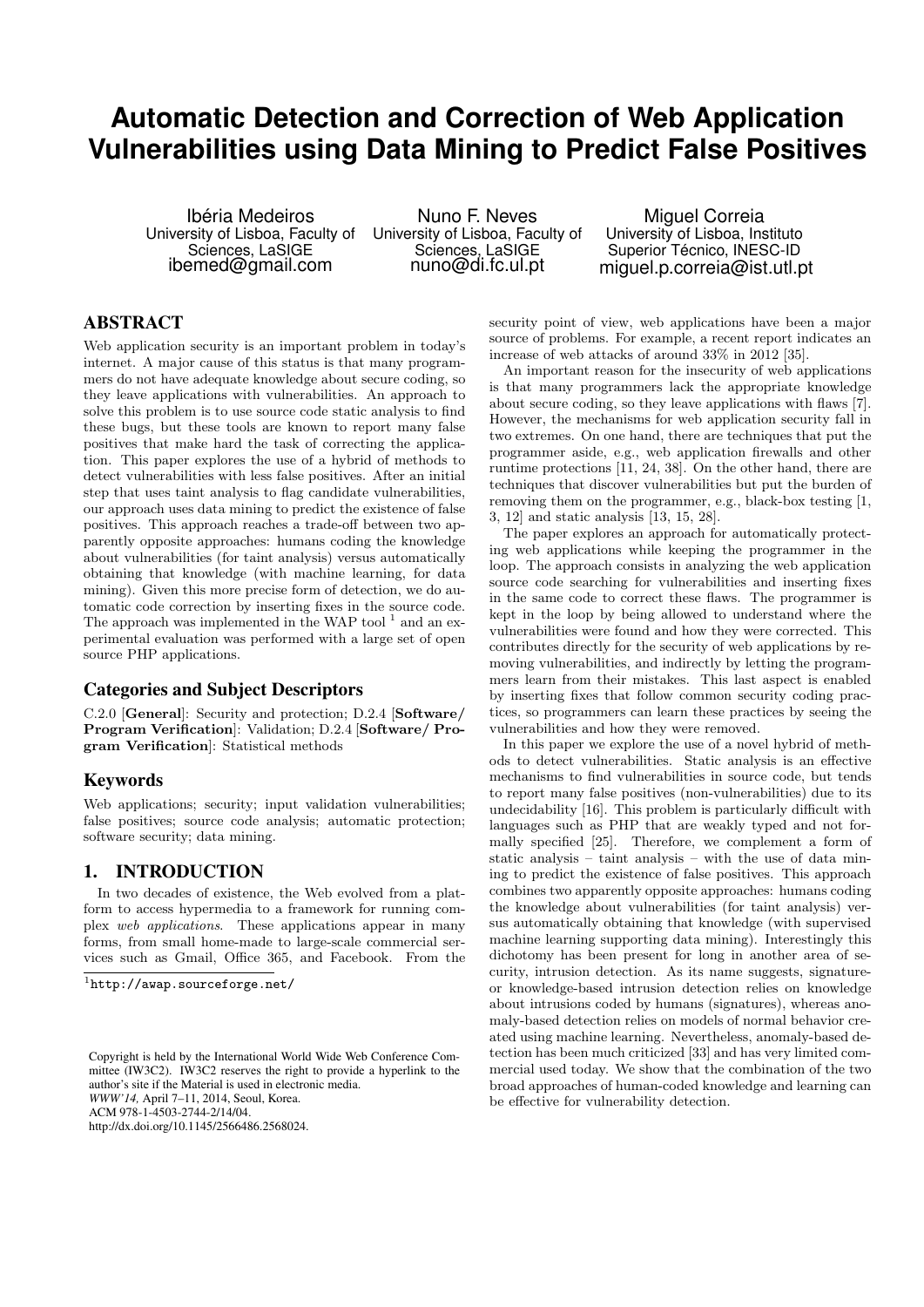The paper also describes the design of the Web Application Protection (WAP) tool, a proof of concept prototype that implements our approach. WAP analyzes and removes input validation vulnerabilities from  $\text{code}^2$  written in PHP 5, which according to a recent report is used by more than 77% of the web applications [14]. Currently WAP assumes that the background database is MySQL, DB2 or PostgreSQL, although it can be extended to support others.

Designing and implementing WAP was a challenging task. The tool does taint analysis of PHP programs, a form of data flow analysis. To do a first reduction of the number of false positives, the tool performs global, interprocedural and context-sensitive analysis, which means that data flows are followed even when they enter new functions and other modules (other files). This involves the management of several data structures, but also to deal with global variables (that in PHP can appear anywhere in the code, simply by preceding the name with *global* or through the  $\&$ -GLOBALS array) and resolving module names (which can even contain paths taken from environment variables). Handling object orientation with the associated inheritance and polymorphism was also a considerable challenge.

To predict the existence of false positives we introduce the novel idea of assessing if the vulnerabilities detected are false positives using data mining. To do this assessment, we measure attributes of the code that we observed to be associated with the presence of false positives, and use a classifier to flag every vulnerability as false positive or not. We explore the use of several classifiers: ID3, C4.5/J48, Random Forest, Random Tree, K-NN, Naive Bayes, Bayes Net, MLP, SVM, and Logistic Regression. Classifiers are automatically configured using machine learning based on labeled vulnerability data.

The tool does not detect and remove every possible vulnerability, something that is not even possible due to the mentioned undecidability, but to cover a considerable number of classes of vulnerabilities: SQL injection (SQLI), crosssite scripting (XSS), remote file inclusion, local file inclusion, directory traversal/path traversal, source code disclosure, insecure use of eval, and OS command injection. The first two continue to be among the highest positions of the OWASP Top 10 of web application security risks in 2013 [40], whereas the rest are also known to have a high risk. The tool can be extended with more classes of flaws, but this set is enough to demonstrate the concept.

We evaluated the tool experimentally by running it with both simple synthetic code with vulnerabilities inserted on purpose and with 35 open PHP web applications available in the internet, adding up to more than 2,800 files and 470,000 lines of code. Our results suggest that the tool is capable of finding and correcting the vulnerabilities from the classes it was programmed to handle.

The main contributions of the paper are: (1) an approach for improving the security of web applications by combining detection and automatic correction of vulnerabilities in web applications; (2) a combination of taint analysis and data mining techniques to identify vulnerabilities with low false positives; (3) a tool that implements that approach for web applications written in PHP with several database management systems; (4) a study of the configuration of the data mining component and an experimental evaluation of the tool with a considerable number of open source PHP applications.

# 2. RELATED WORK

There is a large corpus of related work so we just summarize the main areas by discussing representative papers, while leaving many others unreferenced for lack of space.

### *Detecting vulnerabilities with static analysis.*

Static analysis tools automate the auditing of code, either source, binary or intermediate. In the paper we use the term static analysis in a narrow sense to designate static analysis of source code to detect vulnerabilities [13, 15, 28, 34].

The most interesting static analysis tools do semantic analysis based on the abstract syntax tree (AST) of a program. Data flow analysis tools follow the data paths inside a program to detect security problems. The most commonly used data flow analysis technique for security analysis is taint analysis, which marks data that enters the program as tainted and detects if it reaches sensitive functions (e.g.,  $mysqLquery$ in PHP). Taint analysis tools like CQUAL [28] and Splint [9] (both for C code) use two qualifiers to annotate source code: the *untainted* qualifier indicates either that a function/parameter returns trustworthy data (e.g., a sanitization function) or that a parameter of a function only accepts trustworthy data (e.g.,  $mysqLquery$ ); the *tainted* qualifier means that a function or a parameter return non-trustworthy data (e.g., functions that read user input).

Pixy [15] uses taint analysis for verifying PHP code, but extends it with alias analysis that takes into account the existence of aliases, i.e., of two or more variable names that are used to denominate the same variable. SaferPHP uses taint analysis to detect certain semantic vulnerabilities in PHP code: denial of service due to infinite loops and unauthorized operations in databases [34]. WAP also does taint analysis and alias analysis for detecting vulnerabilities, although it goes further by also correcting the code. Furthermore, Pixy does only module-level analysis, whereas WAP does global analysis (i.e., the analysis is not limited to a module/file, but can involve several).

### *Vulnerabilities and data mining.*

Data mining has been used to predict the presence of software defects [2, 5, 17]. These works were based on code attributes such as numbers of lines of code, code complexity metrics, and object-oriented features. Some papers went one step further in the direction of our work by using similar metrics to predict the existence of vulnerabilities in source code [20, 32, 37]. They used attributes such as past vulnerabilities and function calls [20], or code complexity and developer activities [32]. On the contrary of our work, these others did not aim to detect bugs and identify their location, but to assess the quality of the software in terms of prevalence of defects/vulnerabilities.

Shar and Tan presented PhpMinerI and PhpMinerII, two tools that use data mining to assess the presence of vulnerabilities in PHP programs [29, 30]. These tools extract a set of attributes from program slices, then apply data mining algorithms to those attributes. The data mining process is not really done by the tools, but by the WEKA tool [41]. More recently the authors evolved this idea to use also traces or program execution [31]. Their approach is an evolution of the previous works that aimed to assess the prevalence of vulnerabilities, but obtaining a higher accuracy. WAP is quite different because it has to identify the location of vulnerabilities in the source code, so that it can correct them with fixes.

 $2\overline{W}$  use the terms PHP code, script, and programs interchangeably in the paper.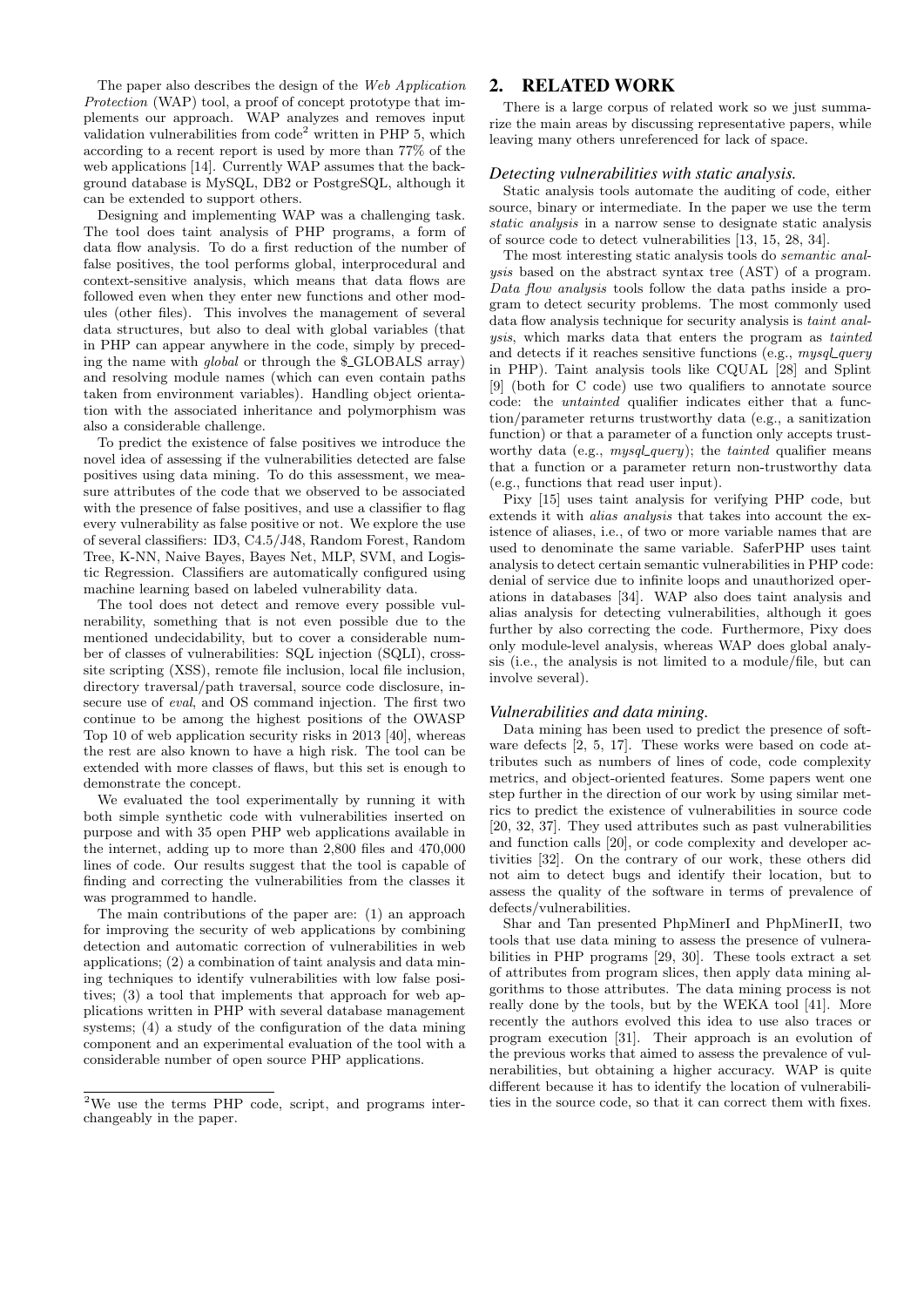Moreover, WAP does not use data mining to identify vulnerabilities but to predict if vulnerabilities found by taint analysis are really so or if, on the contrary, they are false positives.

#### *Correcting vulnerabilities.*

We propose to use the output of static analysis to remove vulnerabilities automatically. We are aware of a few works that use approximately the same idea of first doing static analysis then doing some kind of protection, but mostly for the specific case of SQL injection and without attempting to insert fixes in a way that can be replicated by a programmer. AMNESIA does static analysis to discover all SQL queries – vulnerable or not– and in runtime checks if the call being made satisfies the format defined by the programmer [10]. Buehrer et al. do something similar by comparing in runtime the parse tree of the SQL statement before and after the inclusion of user input [6]. WebSSARI does also static analysis and inserts runtime guards, but no details are available about what the guards are or how they are inserted [13]. Merlo et al. present a tool that does static analysis of source code, performs dynamic analysis to build syntactic models of legitimate SQL queries, and generates code to protect queries from input that aims to do SQLI [19]. None of these works use data mining or machine learning.

#### *Dynamic analysis and protection.*

Static analysis is only one among a set of techniques to detect vulnerabilities. Dynamic analysis or testing techniques find bugs or vulnerabilities while executing the code [12]. Web vulnerability scanners use vulnerability signatures to detect if they exist in a web site, but this approach has been shown to lead to high ratios of false negatives [36]. Fuzzing and fault/attack injection tools also search for vulnerabilities but they try a wide range of possible inputs, instead of just vulnerability signatures [3, 1].

There are also dynamic taint analysis tools that do taint analysis in runtime. For example, PHP Aspis does dynamic taint analysis of PHP applications with the objective of blocking XSS and SQLI attacks [22]. Similarly to AMNESIA and [6], CANDID compares the structure of a SQL query before and after the inclusion of user input [4]. However, it does not do static analysis but dynamic analysis to infer the original structure of the query.

## 3. INPUT VALIDATION VULNERABILITIES

This section presents briefly the vulnerabilities handled by the WAP tool. The main problem in web application security lies in the improper validation of user input, so this is the kind of vulnerabilities we currently consider. Inputs enter an application through *entry points* (e.g.,  $\text{\&GET}$ ) and exploit a vulnerability by reaching a *sensitive sink* (e.g.,  $mysqLquery$ ). Most attacks involve mixing normal input with metacharacters or metadata (e.g., ', OR), so applications can be protected by placing sanitization functions in the paths between entry points and sensitive sinks.

SQL injection (SQLI) vulnerabilities are caused by the use of string-building techniques to execute SQL queries. Figure 1 shows PHP code vulnerable to SQLI. This script inserts in a SQL query (line 4) the username and password provided by the user (lines 2, 3). If the user is malicious he can provide as username admin' - - , causing the script to execute a query that returns information about the user admin without the need

- $\overline{1}$ :  $\overline{\text{Sconn}} = \text{mvsol connect}$  (" $\overline{\text{localhost}}$ " "username", "password")
- 2:  $\text{Suser} = \text{\$POST}$  (user');
- 3: \$pass = \$ POST['password']; 4: \$query = "SELECT \* FROM users WHERE username='\$user'
- AND password='\$pass' ";
- $5:$   $$result = mysqLquery($query);$

### Figure 1: Login PHP script that is vulnerable to SQLI.

of providing a password: SELECT \* FROM users WHERE  $usename='admin' -- 'AND password='foo'$ 

This vulnerability can be removed either by sanitizing the inputs (e.g., preceding with a backslash metacharacters such as the prime) or by using prepared statements. We opted by the former because it requires simpler modifications to the code. Sanitization depends on the sensitive sink, i.e., on the way in which the input is used. For SQL and the MySQL database, PHP provides the mysql\_real\_escape\_string function. The username could be sanitized in line 2:  $\textit{Suser} = \textit{mysgLreal}$  $escape\_string(\text{\textsterling}-PCST['user']);$  (the same should be done in line 3).

Cross-site scripting (XSS) attacks execute malicious code (e.g., JavaScript) in the victim's browser. Differently from the other attacks we consider, a XSS attack is not against a web application itself, but against its users. There are three main classes of XSS attacks depending on how the malicious code is sent to the victim (reflected or non-persistent, stored or persistent, and DOM-based) but we describe only reflected XSS for briefness. A script vulnerable to XSS can have a single line: echo  $\frac{\text{E}}{\text{E}}$  GET ['username'];. The attack involves convincing the user to click on a link that accesses the web application, sending it a script that is reflected by the echo instruction and executed in the browser. This kind of attack can be prevented by sanitizing the input and/or by encoding the output. The latter consists in encoding metacharacters such as  $\langle$  and  $\rangle$  in a way that they are interpreted as normal characters, instead of HTML metacharacters.

We present the other vulnerabilities handled by WAP only briefly for lack of space (a longer explanation can be found on a companion web page [18]). A remote file inclusion (RFI) vulnerability allows attackers to embed a remote file containing PHP code in the vulnerable program. Local file inclusion (LFI) differs from RFI by inserting in a script a file from the file system of the web application, not a remote file. A directory traversal or path traversal (DT/PT) attack consists in an attacker accessing unpredicted files, possibly outside the web site directory. Source code disclosure (SCD) attacks dump source code and configuration files. An operating system command injection (OSCI) attack consists in forcing the application to execute a command defined by the attacker. An insecure eval vulnerability allows an attacker to supply code that is executed by an eval statement.

### 4. THE APPROACH

The approach proposed involves detecting and correcting vulnerabilities in the source code, which is tightly related to information flows: detecting problematic information flows in the source code; modifying the source code to block these flows. The notion of information flow is central to two of the three main security properties: confidentiality and integrity [27]. Confidentiality is related to private information flowing to public objects, whereas integrity is related to untrusted data flowing to trusted objects. Availability is an exception as it is not directly related to information flow.

The approach proposed in the paper is, therefore, about information-flow security in the context of web applications.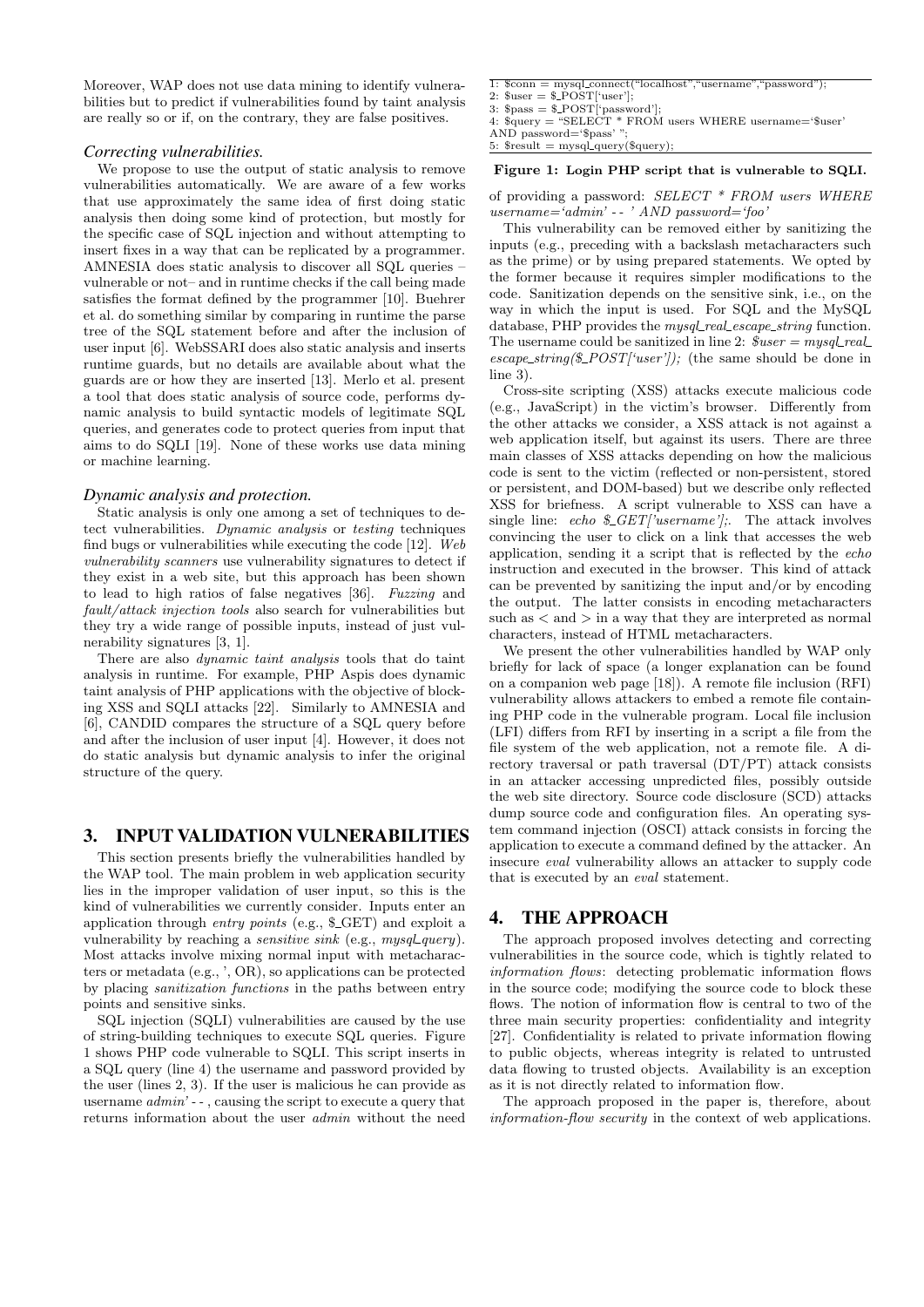

Figure 2: Information flows that exploit web vulnerabilities. The arrows indicate information flows.

We are mostly concerned with the server-side of these applications, which is normally written in a programming language such as PHP, Java or Perl. Therefore, the problem can be considered to be a case of language-based information-flow security, which is a topic much investigated in recent years [26, 13, 21]. Attacks against web vulnerabilities can be expressed in terms of violations of information-flow security. Figure 2 shows the information flows that exploit each of the vulnerabilities of Section 3. The information flows are labeled with the vulnerabilities that usually permit them. There are a few rarer cases that are not represented (e.g., RFI or LFI can also be used to violate confidentiality, but this is not usual). XSS is different from other vulnerabilities because the victim is not the web application itself, but a user.

Our approach can be considered to be a way of enforcing information-flow security at language-level. The tool detects the possibility of existing the information flows represented in the figure, and modifies the web application source code to prevent them.

The approach can be implemented as a sequence of steps:

- 1. Taint analysis: parse the source code; generate the abstract syntax tree (AST); do taint analysis based on the AST and generate trees describing candidate vulnerable control-flow paths (starting in an entry point and finishing in a sensitive sink);
- 2. Data mining: obtain attributes from the candidate vulnerable control-flow paths and use a classifier to predict if each candidate vulnerability is a false positive or not;
- 3. Code correction: given the control-flow paths trees of vulnerabilities predicted not to be false positives, identify the vulnerabilities, the fixes to insert and the places where they have to be inserted; assess the probabilities of the vulnerabilities being false positives and modify the source code with the fixes (depending on the probabilities);
- 4. Feedback: provide feedback to the programmer based on the data collected in the previous steps (vulnerable paths, vulnerabilities, fixes, false positive probability).

## 5. TAINT ANALYSIS

The taint analyzer is a static analysis tool that operates over an AST. The ASTs are created by a lexer and a parser for PHP 5 that we created using ANTLR (ANother Tool for Language Recognition) [23]. ANTLR also builds tree walkers. These classes are used to navigate through the nodes of the tree programmatically and collect data about the program represented by the AST.

Taint analysis is performed using the tree walkers to navigate through the AST. In the beginning of the taint analysis all symbols (variables, functions) are untainted unless they are an entry point (e.g.,  $a \in \mathcal{L}POST['a']$ ). The tree walkers build a tainted symbol table (TST) in which every cell is a

program statement from which we want to collect data. Each cell contains a subtree of the AST plus some data. For each symbol several data items are stored, e.g., the symbol name and the line number of the statement. While the tree walkers are building the TST, they also build a tainted execution path tree (TEPT). Each branch of the TEPT corresponds to a tainted variable (never an untainted variable) and contains one node for each statement that passes the taintedness from the entry point until the tainted variable.

The taint analysis consists in traveling though the TST. If a variable is tainted this state is propagated to symbols that depend on it, e.g., function parameters or variables that are updated using it. This requires updating the TEPT with the variables that become tainted. On the contrary, the state of a variable is not propagated if it is untainted or if it is an argument of a PHP sanitization function. The process finishes when all symbols are analyzed this way.

During the analysis, whenever a variable that is passed to a sensitive sink becomes tainted, the code corrector is activated in order to prepare the correction of the code. However, the code is updated and stored in a file only at the end of the process, when the analysis finishes and all the corrections that have to be made are known.

WAP does *global*, interprocedural and context-sensitive analysis. Interprocedural means that it analyzes the propagation of taintedness when functions are called, instead of analyzing functions in isolation. The analysis being global means that the propagation of taintedness is also propagated when functions in different modules are called. Being context-sensitive means that the result of the analysis of a function is propagated only to the point of the program where the call was made (context-insensitive analysis propagates results to all points of the program where the function is called) [15].

Table 1 shows the functions used to fix SQL injection vulnerabilities (the rest can be found at [18]). For SQLI the tool uses sanitization functions provided by PHP (column on the right hand side of the table), but also replaces some problematic, deprecated, tainted sensitive sinks  $(mysqLdb_query,$ mysqli\_execute) by non-deprecated functions with similar functionality (mysql\_query, mysqli\_stmt\_execute).

|      | Vuln. Entry points                                  | Sensitive sinks                                                         | Sanitization functions    |
|------|-----------------------------------------------------|-------------------------------------------------------------------------|---------------------------|
| SQLI | $S \cdot GET$<br>\$POST<br>\$_COOKIE<br>\$_REQUEST  | mysql_query<br>mysql_unbuffered_query<br>mysql_db_query<br>mysqli_query | mysql_real_escape_string  |
|      | HTTP_GET_VARS<br>HTTP_POST_VARS<br>HTTP_COOKIE_VARS | mysqli_real_query<br>mysqli_master_query<br>mysqli_multi_query          | mysqli_real_escape_string |
|      | HTTP_REQUEST_VARS                                   | mysqli_stmt_execute<br>mysqli_execute                                   | mysqli_stmt_bind_param    |

Table 1: Sanitization functions used to fix PHP code for SQLI vulnerabilities.

## 6. PREDICTING FALSE POSITIVES

The static analysis problem is known to be related to Turing's halting problem, so undecidable for non-trivial languages [16]. In practice this difficulty is solved by making only partial analysis of some language constructs, leading static analysis tools to be unsound. In the analysis made by WAP this problem can appear, for instance, with string manipulation operations. The issue is what to do to the state of a tainted string (resp. untainted) that is processed by operations that, e.g., return a substring or concatenate it with another string. Both operations can untaint (resp. taint) the string, but it is uncertain if they do it or not. We opted by letting the string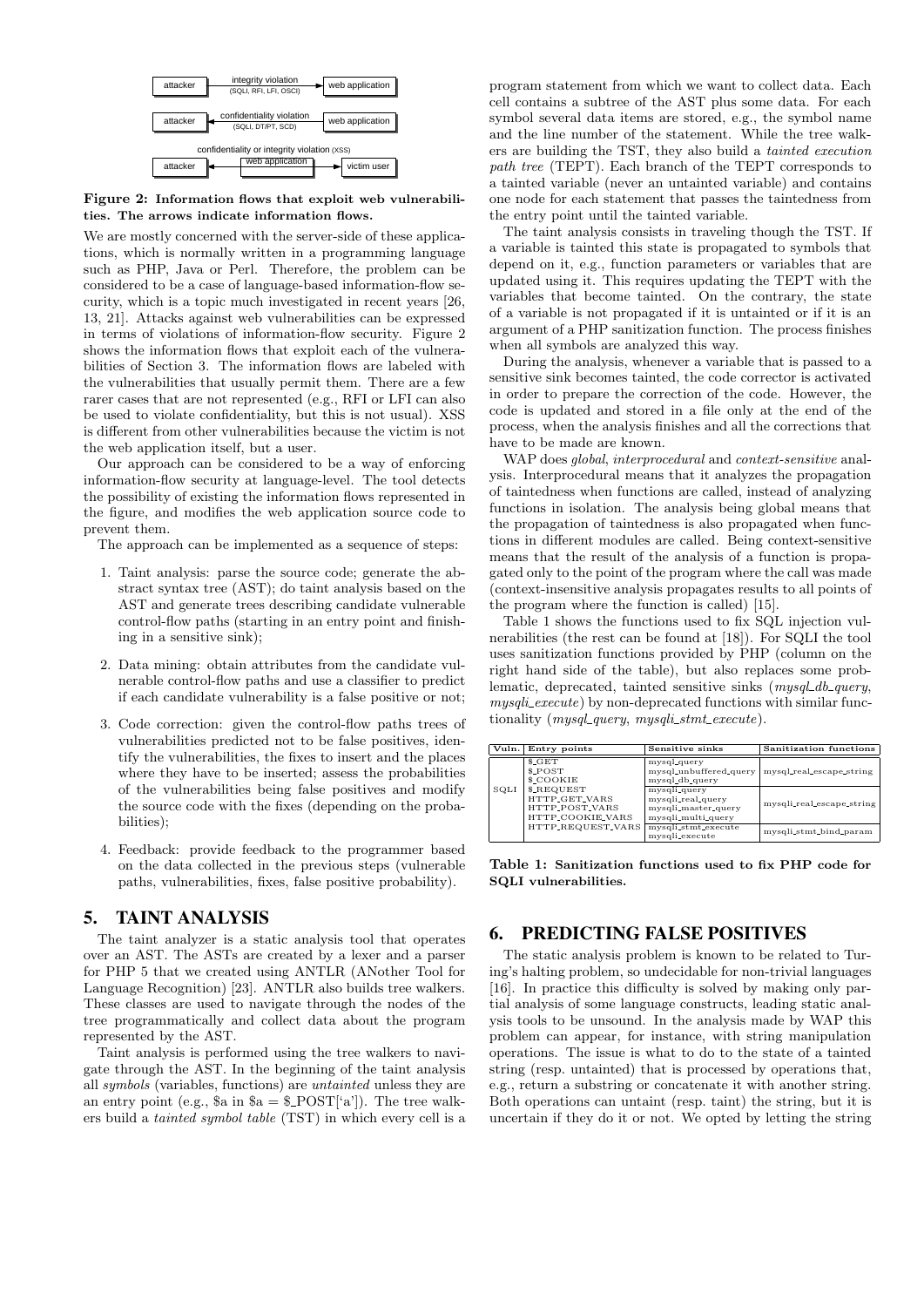tainted (resp. tainting it), which may lead to false positives but not false negatives.

The analysis might be further refined by considering, for example, the semantics of string manipulation functions, as in [39]. However, coding explicitly more knowledge in a static analysis tool is hard and requires a lot of effort, which typically has to be done for each class of vulnerabilities ([39] considers a single class of vulnerabilities, SQL injection). Moreover, the humans who code the knowledge have first to obtain it, which can be complex.

Data mining allows a different approach. Humans label samples of code as vulnerable or not, then machine learning techniques are used to configure the tool with the knowledge acquired though that process. Data mining then uses that data to analyze the code. The key idea is that there are symptoms in the code, e.g., the presence of string manipulation operations, that suggest that flagging a certain pattern as a vulnerability may be a false positive. The assessment has mainly two steps:

- 1. definition of the classifier pick a representative set of vulnerabilities identified by the taint analyzer, verify if they are false positives or not, extract a set of attributes, analyze their statistical correlation with the presence of a false positive, evaluate candidate classifiers to pick the best for the case in point, define the parameters of the classifier;
- 2. classification of vulnerabilities given the classifier, for every vulnerability found by WAP classify it as a false positive or not; this step is done by the WAP tool, whereas the other is part of the configuration of the tool.

## 6.1 Classification of vulnerabilities

Any process of classification involves two aspects: the attributes that allow classifying a sample, and the classes in which these samples are classified.

We identified the *attributes* by analyzing manually the vulnerabilities found by WAP's taint analyzer. We studied these vulnerabilities to understand if they were false positives. This involved both reading the source code and executing attacks against each vulnerability found to understand if it was attackable (true positive) or not (false positive). This data set is further discussed in Section 6.3.

From this analysis we found three main sets of attributes that led to false positives:

String manipulation: attributes that represent PHP functions or operators that manipulate strings. These are: substring extraction, concatenation, addition of characters, replacement of characters, and removal of white spaces. Recall that a data flow starts at an entry point, where it is marked tainted, and ends at a sensitive sink. The taint analyzer flags a vulnerability if the data flow is not untainted by a sanitization function before reaching the sensitive sink. These string manipulation functions may result in the sanitization of a data flow, but the taint analyzer does not have enough knowledge to change the status from tainted to untainted, so if a vulnerability is flagged it may be a false positive. The combinations of functions/operators that untaint a data flow are hard to establish, so this knowledge is not simple to retrofit into the taint analyzer.

Validation: set of attributes related to validation of user inputs, often involving an if-then-else construct, a know source of undecidability. We define the following attributes: data type (calls to is\_int(), is\_string()), is value set (isset()), control

pattern ( $preg_matrix$ match $()$ ), test of belong to a white-list, test of belong to a black-list, error and exit functions that output an error if the user inputs do not pass a test. Similarly to what happens with string manipulations, any of these attributes can sanitize a data flow and lead to a false positive.

SQL query manipulation: attributes that have to do with the insertion of data in SQL queries (SQL injection only). We define attributes to: string inserted in a SQL aggregate function (AVG, SUM, MAX, MIN, etc.), string inserted in a FROM clause, test if data is numeric, and data inserted in a complex SQL query. Again any of these constructs can sanitize data of an otherwise considered tainted data flow.

For the string manipulation and validation sets the possible values for the attributes were two, corresponding to the presence  $(Y)$  or no presence  $(N)$  of at least one of these constructs in the sequence of instructions that propagates input from an entry point to a sensitive sink. The SQL query manipulation attributes can take a third value, not assigned (NA), when the vulnerability observed is other than SQLI.

We use only two classes to classify the vulnerabilities flagged by the taint analyzer: Yes (it is a false positive) and No (it is not a false positive, but a real vulnerability). Table 2 shows some examples of candidate vulnerabilities flagged by the taint analyzer, one per line. For each candidate vulnerability the table shows the values of some of the attributes (Y or N) and the class, which has to be assessed manually (supervized machine learning). The data mining component is configured using data like this.

## 6.2 Classifiers and metrics

As already mentioned, our data mining component uses machine learning algorithms to extract knowledge from a set of labeled data. This knowledge is afterwards used to classify candidate vulnerabilities detected by the taint analyzer as false positives or not. In this section we present the machine learning algorithms that we studied to identify the best to classify candidate vulnerabilities, which is the one implemented in WAP. We also discuss the metrics used to evaluate the merit of the classifiers.

### *Machine learning classifiers.*

We studied machine learning classifiers of three classes:

Graphical/symbolic algorithms. The algorithms of this category represent knowledge using a graphical model. ID3, C4.5/J48, Random Tree and Random Forest are classifiers in which the graphical model is a decision tree. They use the information gain rate metric to decide how relevant an attribute is to classify an instance in a class, which is represented as a leaf of the tree. An attribute with a small information gain has a big entropy (degree of impurity of attribute or information quantity that the attribute offers to the obtention of the class), so it is less relevant for a class than another with a higher information gain. C4.5/J48 is a evolution of ID3 that does pruning of the tree, i.e., removes nodes with less relevant attributes (with a bigger entropy). The Bayesian Network is an acyclic graphical model, where the nodes are represented by random attributes from the data set.

Probabilistic algorithms. This category includes Naive Bayes (NB), K-Nearest Neighbor (K-NN) and Logistic Regression (LR). They classify an instance in the class that has the highest probability. NB is a simple statistical classifier based on the Bayes formula and the assumption of conditional independence of the probability distributions of the attributes. K-NN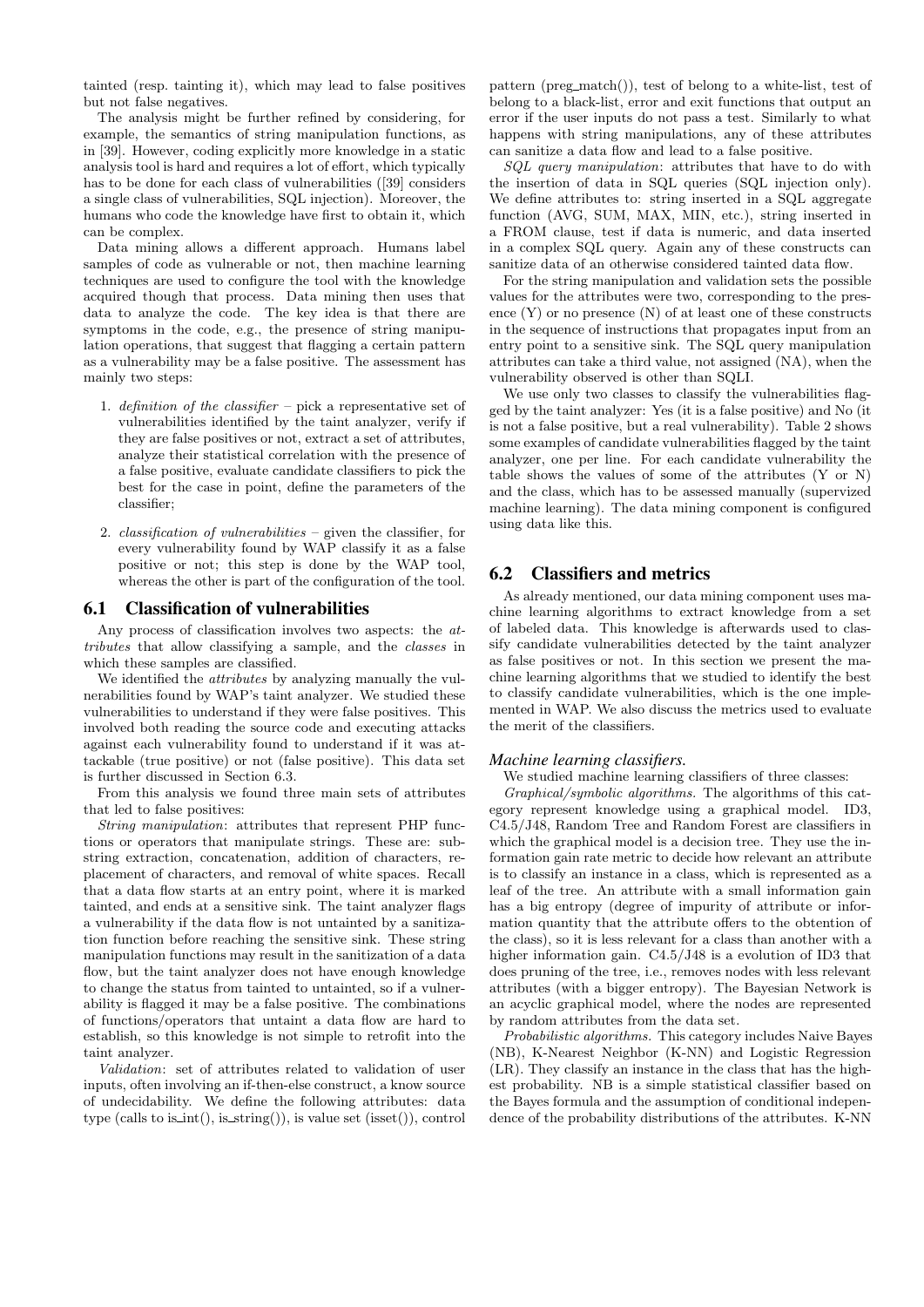|            | Potential vulnerability |                   |               |                      | String manipulation    |                     |      |                               | Validation      |      |      |             |               |             | SQL query manipulation |                      |       |
|------------|-------------------------|-------------------|---------------|----------------------|------------------------|---------------------|------|-------------------------------|-----------------|------|------|-------------|---------------|-------------|------------------------|----------------------|-------|
| Type       | Webapp                  | Extract           |               |                      | String   Add   Replace | Remove <sup>'</sup> | Type | IsSet                         | Pattern   While |      |      | Black Error | Aggreg.       | <b>FROM</b> | Numeric                | Complex <sub>1</sub> | Class |
|            |                         | substring concat. |               | .   char             | string                 |                     |      | whitesp. checking entry point | control         | list | list |             | exit function |             | clause entry point     | query                |       |
| SQLI       | CurrentCost             |                   |               |                      |                        |                     |      |                               |                 |      | N    | IN          |               | N           | N                      | N                    | Yes   |
| SQLI       | CurrentCost             | $\mathbf{v}$      |               |                      |                        |                     |      | N                             | N               | N    | N    | N           | N             | N           | N                      | N                    | Yes   |
| SQLI       | CurrentCost             | N                 | N             |                      |                        |                     |      |                               |                 | N    | N    | N           | N             | N           | N                      | N                    | No    |
| XSS        | emoncms                 | N                 | $\sim$        |                      |                        |                     |      |                               |                 | N    | N    | N           | <b>NA</b>     | <b>NA</b>   | <b>NA</b>              | NA                   | Yes   |
| XSS        | $Mfm-0.13$              |                   |               |                      |                        |                     |      |                               |                 |      | N    | N           | <b>NA</b>     | <b>NA</b>   | <b>NA</b>              | NA                   | Yes   |
| XSS<br>St  | $ZiPEC$ 0.32            | N                 | $\sim$ $\sim$ | $\mathbf{A}$         | N                      |                     |      | N                             | N               | N    | N    | N           | <b>NA</b>     | <b>NA</b>   | <b>NA</b>              | NA                   | No    |
| <b>RFI</b> | DVWA 1.0.7              | N                 | N             | $\mathbf{A}$         |                        |                     |      |                               | N               |      |      |             | <b>NA</b>     | N A         | N A                    | N <sub>A</sub>       | Yes   |
| <b>RFI</b> | <b>SRD</b>              | N                 | N             | $\mathbf{A}$<br>- IN |                        |                     |      |                               |                 | N    | N    | N           | <b>NA</b>     | <b>NA</b>   | <b>NA</b>              | NA                   | No.   |
| <b>RFI</b> | <b>SRD</b>              | N                 | N             | N                    |                        |                     |      |                               |                 | N    | N    | N           | NA            | NA          | <b>NA</b>              | NA                   | No    |
| OSCI       | DVWA 1.0.7              |                   |               |                      |                        |                     |      |                               |                 | N    |      | N           | <b>NA</b>     | <b>NA</b>   | <b>NA</b>              | NA                   | Yes   |
| XSS St     | vichum15                | 3.7               | N             | N                    | N                      |                     |      | <b>AT</b>                     | <b>35</b>       | N    | N    | N           | <b>NA</b>     | NA          | <b>NA</b>              | NA                   | Yes   |
| XSS        | $Mfm-0.13$              | N                 | N             |                      |                        |                     |      | N                             |                 |      |      | N           | <b>NA</b>     | <b>NA</b>   | <b>NA</b>              | <b>NA</b>            | Yes   |

classifies an instance in the class of its neighbors. LR uses regression analysis to classify an instance.

Neural network algorithms. This category has two algorithms: Multi-Layer Perceptron (MLP) and Support Vector Machine (SVM). These algorithms are inspired on the functioning of the neurons of the human brain. MLP is an artificial neural network classifier that maps sets of input data (values of attributes) onto a set of appropriate outputs (our class attribute, Yes or No). SVM is a evolution of MLP.

## *Classifier evaluation metrics.*

To evaluate the classifiers we use ten metrics that are computed based mainly on four parameters of each classifier. These parameters are better understood in terms of the quadrants of a confusion matrix (Table 3). This matrix is a cross reference table where its columns are the observed instances and its rows the predicted results (instances classified by a classifier). For example, the cell False negative  $(\text{fn})$  contains the number of instances that were wrongly classified as No (not FP), but were false positives, i.e., should be classified in the class Yes (FP). The evaluation metrics and tests are:

True positive rate of prediction (tpp). Measures how good the classifier is at predicting false positives.  $tpp = tp/(tp+fn)$ .

False positive rate of prediction (fpp). Measures how the classifier deviates from the correct classification of a candidate vulnerability as false positive.  $fpp = fp/(fp + tn)$ .

Precision of prediction (prfp). Measures the actual false positives that are correctly predicted in terms of percentage of total number of false positives.  $prfp = tp/(tp + fp)$ .

True positive of detection (tpd). Measures how the classifier is good at detecting real vulnerabilities.  $tpd = tn/(tn + fp)$ .

False positive of detection (fpd). Measures how the classifier deviates from the correct classification of a candidate vulnerability that was a real vulnerability.  $f p d = f n / (f n + t p)$ .

Precision of detection (prd). Measures the actual vulnerabilities (not false positives) that are correctly predicted in terms of a percentage of the total number of vulnerabilities.  $prd = \frac{tn}{t_n + fn}.$ 

Accuracy (acc). Measures the total of instances well classified.  $acc = (tp + tn)/(tp + tn + fp + fn)$ .

Precision (pr). Measures the actual false positives and vulnerabilities (not false positives) that are correctly predicted in terms of a percentage of total number of cases.  $pr =$  $average(prfp, prd)$ .

Kappa statistic (kappa). Measures the concordance between the classes predicted and observed. Can be stratified in five categories: worst, bad, reasonable, good, very good, excellent.



Table 3: Confusion matrix (to be filled for each classifier).

 $kappa = (po - pe)/(1 - pe)$ , where  $po = acc$  and  $pe = (P *$  $P' + N * N' / (P + N)^2$  to  $P = (tp + fn), P' = (tp + fp),$  $N = (fp + tn)$  and  $N' = (fn + tn)$ .

Wilcoxon signed-rank test (wilcoxon). Test to compare classifier results with pairwise comparisons of the metrics tpp and fpp or tpd and fpd, with a benchmark result of tpp, tpd >  $70\%$ and  $fpp, fpd < 25\%$  [8].

## 6.3 Selection of classifiers

Machine learning classifiers can have different performances. Here we use the previous metrics to select the best classifiers for our case. Our current data set has 76 vulnerabilities labeled with 15 attributes: 14 to characterize the candidates vulnerabilities and 1 to classify it as being false positive (Yes) or real vulnerability (No). For each candidate vulnerability, we used a version of WAP to collect the values of the 14 attributes and we manually classified them as false positives or not. Needless to say, understanding if a vulnerability was real or a false positive was a tedious process. The 76 potential vulnerabilities were distributed by the classes Yes and No with 32 and 44 instances, respectively. Figure 3 shows the number of occurrences of each attribute.

The 10 classifiers are implemented in WEKA, an open source data mining tool [41]. We use the tool for training and testing the ten classifiers with a commonly-used 10-fold cross validation estimator. This estimator divides the data into 10 buckets, trains the classifier with 9 of them and tests it with the 10th. This process is repeated 10 times to test every bucket with the classifier trained with the rest. This method accounts for heterogeneities in the data set.

Table 4 shows the evaluation of the classifiers. The first observation is the rejection of the K-NN and Naive Bayes algorithms by the Wilcoxon signed-rank test. The rejection of the K-NN algorithm is explained by the classes Yes and No not being balanced, where the first class has less instances (32) than the second class (44), which leads to unbalanced numbers of neighbors and consequently to wrong classifications. The Naive Bayes rejection seems to be due to its naive assumption that attributes are conditionally independent and the weak occurrence of certain attributes.



Figure 3: Number of occurrences registered by attribute in the original data set.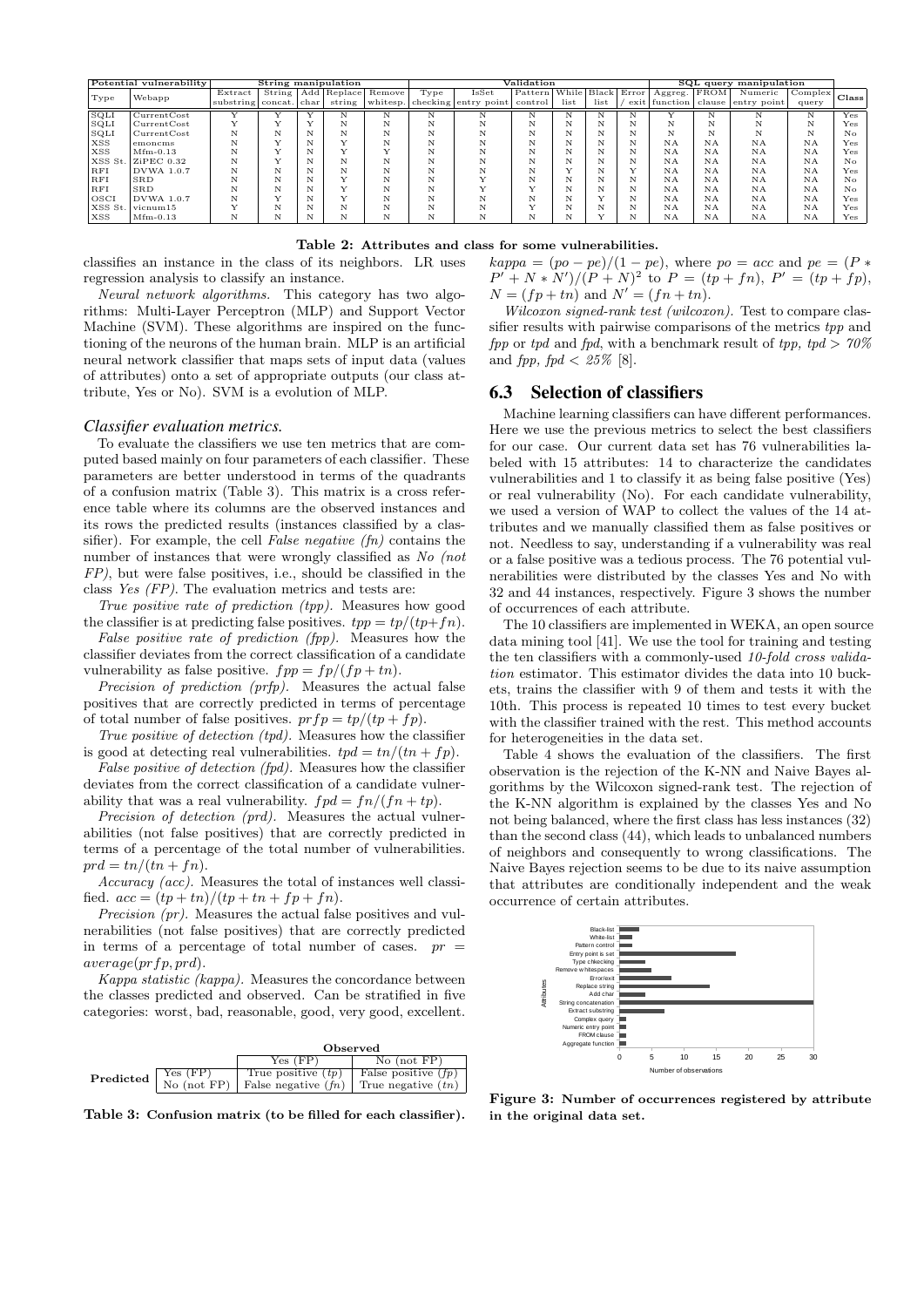| <b>Measures</b><br>$(\%)$ | ID3       | C4.5/J48  | Random<br>Forest | Random<br>Tree | $K-NN$    | <b>Naive</b><br><b>Bayes</b> | <b>Bayes</b><br>Net | MLP       | <b>SVM</b> | Logistic<br>Regression |
|---------------------------|-----------|-----------|------------------|----------------|-----------|------------------------------|---------------------|-----------|------------|------------------------|
| tpp                       | 75.0      | 81.3      | 78.1             | 78.1           | 71.9      | 68.8                         | 78.1                | 75.0      | 81.3       | 84.4                   |
| fpp                       | 0.0       | 13.6      | 4.5              | 0.0            | 0.0       | 13.6                         | 13.6                | 0.0       | 4.5        | 2.3                    |
| prfp                      | 100.0     | 81.3      | 92.6             | 100.0          | 100.0     | 78.6                         | 80.6                | 100.0     | 92.9       | 96.4                   |
| tpd                       | 100.0     | 86.4      | 95.5             | 100.0          | 100.0     | 86.4                         | 86.4                | 100.0     | 95.5       | 97.7                   |
| fpd                       | 25.0      | 18.8      | 21.9             | 21.9           | 28.1      | 31.3                         | 21.9                | 25.0      | 18.8       | 15.6                   |
| prd                       | 84.6      | 86.4      | 85.7             | 86.3           | 83.0      | 79.2                         | 84.4                | 84.6      | 87.5       | 89.6                   |
| $_{\rm acc}$              | 89.5      | 82.2      | 88.2             | 90.8           | 82.9      | 78.9                         | 82.9                | 89.5      | 89.5       | 92.1                   |
| (% #)                     | 68        | 64        | 67               | 69             | 63        | 60                           | 63                  | 68        | 68         | 70                     |
| pr                        | 91.0      | 84.2      | 88.6             | 92.0           | 86.8      | 78.9                         | 82.8                | 91.0      | 89.8       | 92.5                   |
| kappa                     | 77.0      | 67.0      | 75.0             | 81.0           | 63.0      | 56.0                         | 64.0                | 77.0      | 78.0       | 84.0                   |
|                           | very good | very good | very good        | excellent      | very good | good                         | very good           | very good | very good  | excellent              |
| wilcoxon                  | accepted  | accepted  | accepted         | accepted       | rejected  | rejected                     | accepted            | accepted  | accepted   | accepted               |

Table 4: Evaluation of the machine learning models applied to the original data set.

The first four columns of the table are the decision tree models. These models select for the tree nodes the attributes that have higher information gain. The C4.5/J48 model prunes the tree to achieve better results. The branches that have nodes with weak information gain (higher entropy), i.e., the attributes with less occurrences, are removed (see Figure 3). However, an excessive tree pruning can result in a tree with too few nodes to do a good classification. This was what happened in our study, where J48 was the worst decision tree model. The results of ID3 validate our justification because this model is the J48 model without tree pruning and we can observe this model has better results comparing its accuracy and precision with J48: 89.5% against 82.2% and 91% against 84.2%, respectively. The best of the tree decision models is the Random Tree. The table shows that this model has the highest accuracy (90.8% that represents 69 of 76 instances well classified) and precision (92%), and the kappa value is in accordance (81% - excellent). This result is asserted by the 100% of prpf that tells us that all false positive instances were well classified in class Yes; also the 100% of tpd tells us that all instances classified in class No were well classifier.

The Bayes Net classifier is the third worst model in terms of kappa, which is justified by the random selection of attributes to the nodes of its acyclic graphical model. The selected attributes have high entropy so they insert noise in the model that results in bad performance.

The last three columns of Table 4 correspond to three models with good results. MLP is the neural network with best results and, curiously, with the same results as ID3. Logistic Regression (LR) was the classifier with best results. Table 5 shows the confusion matrix of LR, with values equivalent to those in Table 4. This model presents the highest accuracy (92.1%, which corresponds to 70 of 76 instances well classified), precision (92.5%) and an excellent value of kappa (84%). The prediction of false positives (first 3 rows of the Table 4) is very good with a great true positive rate of prediction  $(tpp =$ 84.6%, 27 of 32 instances), very low false alarms ( $fpp = 2.3\%$ ) 1 of 44 instances) and an excellent precision of prediction of false positives ( $prfp = 96.4\%$ , 27 of 28 instances). The detection of vulnerabilities (next 3 rows of the Table 4) is also very good, with a great true positive rate of detection (tpd  $= 97.7\%$ , 43 of 44 instances), low false alarms (fpd  $= 15.6\%$ , 5 of 32 instances) and a very good precision of detection of vulnerabilities ( $prd = 89.6\%$ , 43 of 48 instances).

|           |                | Observed |              |  |  |  |  |
|-----------|----------------|----------|--------------|--|--|--|--|
|           |                | Υes      | not FP<br>NО |  |  |  |  |
| Predicted | Yes            |          |              |  |  |  |  |
|           | No<br>(not FP) |          |              |  |  |  |  |

Table 5: Confusion matrix of the Logistic Regression classifier applied to our original data set.

## *Balanced data set.*

To perform a better evaluation of the models with the suggestion given by the K-NN model that the classes are not balanced, we re-evaluated all models after applying the SMOTE filter to balance the classes [41]. This filter for smaller classes doubles its instances so it creates a balance. The result of applying the filter was an increase to 108 instances. Figure 4 shows the number of occurrences in this new data set. Comparing with the Figure 3, all attributes have increased their number of occurrences.



Figure 4: Number of occurrences registered by attribute in the balanced data set.

performance because the classes are now balanced. However, Table 6 shows the results of the re-evaluation with balanced classes. All models increased their performance and pass the Wilcoxon signed-rank test. The K-NN model has much better the kappa, accuracy and precision metrics show that the Bayes models continue to be the worst. The decision tree models present good results, with the Random Tree model again the best of them and the C4.5/J48 model still the worst. Observing Figure 4 there are attributes with very low occurrences that will be pruned in the C4.5/J48 model. To increase the performance of this model we remove the lowest information gain attribute (the biggest entropy attribute) and re-evaluate the model. There is an increase in its performance to 92.6% of  $pr$ , 93,7% of acc and 85.0% (excellent) of kappa, that is equal to the performance of the Random Tree model. Again the neural networks and LR models have very good performance, whereas SVM is the best of the three with approximately 92% of accuracy and pr, and 100% of precision in prediction of false positives  $(prfp)$  and detection of real vulnerabilities  $(tpd)$ .

#### *Main attributes.*

To conclude the study of the best classifier we need to understand which attributes contribute most to a candidate vulnerability being a false positive. For that purpose we extracted from our data set 32 false positive instances and classified them in three sub-classes, one for each of the sets of attributes of Section 6.1: string manipulation, SQL query manipulation and validation. Then, we used WEKA to evaluate this new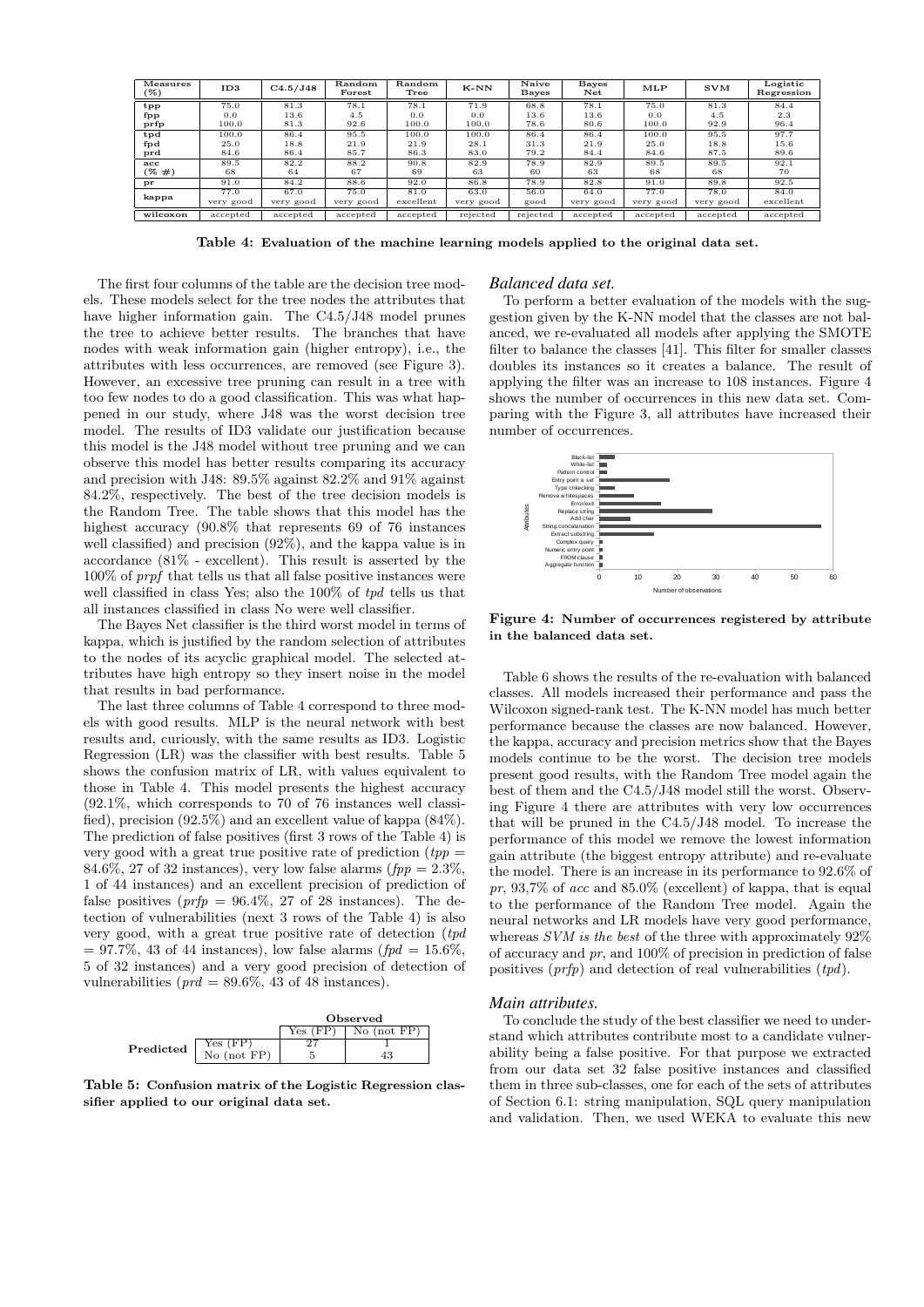| Measures<br>$(\%)$ | ID3       | C4.5/J48  | Random<br>Forest | Random<br>Tree | $K-NN$    | <b>Naive</b><br><b>Bayes</b> | <b>Bayes</b><br>Net | MLP       | <b>SVM</b> | Logistic<br>Regression |
|--------------------|-----------|-----------|------------------|----------------|-----------|------------------------------|---------------------|-----------|------------|------------------------|
| tpp                | 87.3      | 87.5      | 85.9             | 87.5           | 84.4      | 83.6                         | 83.6                | 85.9      | 87.5       | 85.9                   |
| $_{\rm fpp}$       | 0.0       | 9.1       | 0.0              | 0.0            | 0.0       | 19.5                         | 18.2                | 0.0       | 0.0        | 2.3                    |
| prfp               | 100.0     | 93.3      | 100.0            | 100.0          | 100.0     | 87.5                         | 87.5                | 100.0     | 100.0      | 98.2                   |
| tpd                | 100.0     | 90.9      | 100.0            | 100.0          | 100.0     | 80.5                         | 81.8                | 100.0     | 100.0      | 97.7                   |
| fpd                | 12.7      | 12.5      | 14.1             | 12.5           | 15.6      | 16.4                         | 16.4                | 14.1      | 12.5       | 14.1                   |
| prd                | 84.6      | 83.3      | 83.0             | 84.6           | 81.5      | 75.0                         | 76.6                | 83.0      | 84.6       | 82.7                   |
| acc                | 92.5      | 88.9      | 91.7             | 92.6           | 90.7      | 82.4                         | 82.9                | 91.7      | 92.6       | 90.7                   |
| $( \% \# )$        | 99        | 96        | 99               | 100            | 98        | 89                           | 89                  | 99        | 100        | 98                     |
| pr                 | 92.3      | 88.3      | 91.5             | 92.3           | 90.7      | 81.3                         | 82.0                | 91.5      | 92.3       | 90.5                   |
|                    | 85.0      | 77.0      | 83.0             | 85.0           | 81.0      | 64.0                         | 64.0                | 83.0      | 85.0       | 81.0                   |
| kappa              | Excellent | Very Good | Excellent        | Excellent      | Excellent | Very Good                    | Very Good           | Excellent | Excellent  | Excellent              |
| wilcoxon           | Accepted  | Accepted  | Accepted         | Accepted       | Accepted  | Accepted                     | Accepted            | Accepted  | Accepted   | Accepted               |

#### Table 6: Evaluation of the machine learning models applied to the balanced data set.

data set with the classifiers that performed best (LR, Random Tree, and SVM), with and without balanced classes.

Table 7 shows the confusion matrix obtained using LR without balanced classes. The 32 instances are distributed by the three classes: string manipulation, SQL query manipulation (SQL), and validation, with 17, 3, and 12 instances respectively. The LR performance was  $acc = 87.5\%, pr = 80.5\%$ , and  $kappa = 76\%$  (very good). All 17 instances of the string manipulation class were correctly classified. All 3 instances from the SQL class were classified in the string manipulation class, which is justified by the presence of the concatenation attribute in all instances. The 11 instances of the validation class were well classified, except one that was classified as string manipulation. This mistake is explained by the presence of the add char attribute in this instance.

|           |               | Observed                    |  |  |  |  |  |  |  |
|-----------|---------------|-----------------------------|--|--|--|--|--|--|--|
|           |               | √alidation<br>String manip. |  |  |  |  |  |  |  |
|           | String manip. |                             |  |  |  |  |  |  |  |
| Predicted |               |                             |  |  |  |  |  |  |  |
|           | Validation    |                             |  |  |  |  |  |  |  |

### Table 7: Confusion matrix of Logistic Regression classifier applied to false positives data set.

This analysis lead us to the conclusion that the string manipulation class is the one that most contributes to a candidate vulnerability being a false positive.

## 6.4 Implementation in WAP

The main conclusion of this study is that the Logistic Regression classifier is the best for classifying false positives with our data set. LR performed best with the original data set and ranked very close to the two first with the balanced data set. Therefore the Logistic Regression classifier was the one selected for WAP. This classifier is trained with our data set and then used to classify each vulnerability detected by the taint analyzer as false positive or not.

We plan to add labeled data to our data set incrementally, as we obtain it through the process of running the taint analyzer and studying if the candidate vulnerabilities are really vulnerabilities or not. Eventually this process will lead to a large data set that we will use to re-evaluate the classifiers. However, we believe that LR will be confirmed as the best option so we will not need to modify WAP.

## 6.5 Extending WAP for more vulnerabilities

Most literature on static analysis to detect vulnerabilities focus on one or two classes of vulnerabilities, e.g., SQLI [39] or XSS [15]. WAP on the contrary aims to be able to detect (and correct) a wide range of input validation vulnerabilities. Currently WAP handles eight classes of vulnerabilities, but to be generic it has to be configurable to handle more.

In this section we discuss how WAP can be extended to handle more vulnerabilities. We discuss it considering WAP's three main components: taint analyzer, data mining component, and code corrector.

The taint analyzer has three pieces of data about each class of vulnerabilities: entry points, sensitive sinks, and sanitization functions. The entry points are always a variant of the same set (functions that read input parameters, e.g.,  $\text{\&GET}$ ), whereas the rest tend to be simple to identify once the vulnerability class is known.

The data mining component has to be trained with new knowledge about false positives for the new class. This training may be skipped at first and be improved incrementally when more data becomes available. For the training we need data about candidate vulnerabilities of that kind detected by the taint analyzer, which have to be labeled as true or false positives. Then, the attributes associated to the false positives have to be used to configure the classifier.

The code corrector needs essentially data about what sanitization function has to be used to handle that class of vulnerability and where it shall be inserted. Again this is doable once the new class if known and understood.

# 7. CODE CORRECTION

WAP does code correction automatically after the detection of the vulnerabilities is performed by the taint analyzer and the data mining component. The taint analyzer returns data about the vulnerability, including its class (e.g., SQLI) and the vulnerable slice of code. The code corrector uses this data to define the fix to insert and the place to insert it. Inserting a fix involves modifying a PHP file, which is then returned to the user of the tool.

A fix is a call to a function inserted in the line of code of the sensitive sink. The functionality of such function is to sanitize or validate the data that reaches the sensitive sink. Sanitization involves modifying the data to neutralize dangerous metacharacters or metadata, if they are present. Validation involves checking the data and executing the sensitive sink or not depending on this verification. A fix is inserted in the line of the sensitive sink instead of, for example, the line of the entry point, to avoid it to interfere with other code that used the sanitized variable.

Table 8 shows the fixes, how they are inserted and other related information. The san\_sqli fix applies PHP sanitization functions (e.g., mysql\_real\_escape\_string) and lets the sensitive sink be executed with its arguments sanitized. The SQLI sanitization functions precedes any malicious meta-character with a backslash and replaces others by their literal, e.g.,  $\n\cdot$ n by  $\ln$ . For the XSS vulnerability class the fixes use functions from the OWASP PHP Anti-XSS Library. All of them replace malicious metacharacters by their HTML entity, for example  $<$  by <. For stored XSS the sanitization function addslashes is used and the validation process verifies in runtime if an attempt of exploitation occurs, outputting an alarm message if that is the case. The fixes for the others classes of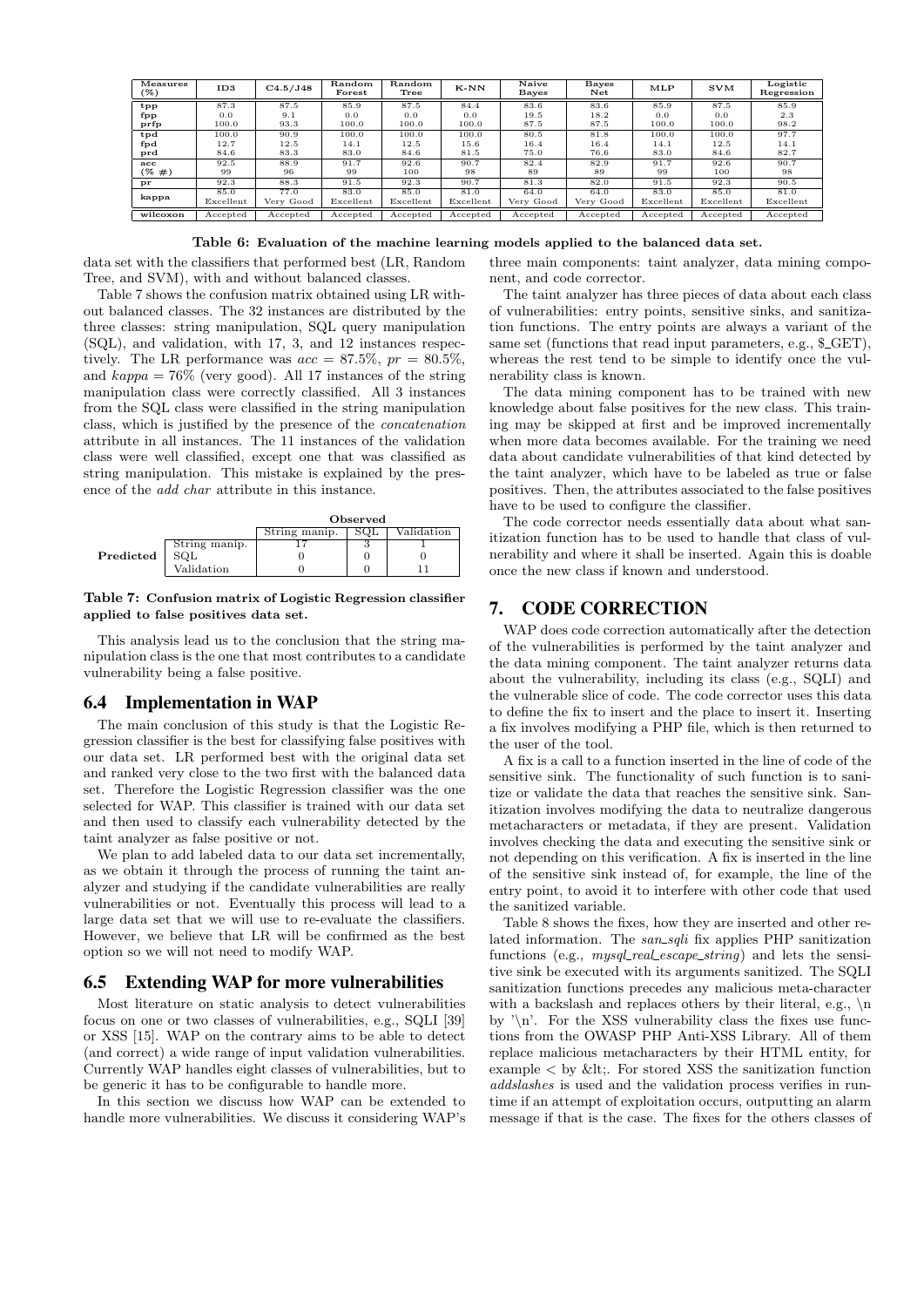|                |          |              |            | Fix        |                                                                      |           |         | Output    |
|----------------|----------|--------------|------------|------------|----------------------------------------------------------------------|-----------|---------|-----------|
| Vulnerability  |          | Sanitization |            | Validation | Applied to                                                           | Function  | Alarm   | Stop      |
|                | Addition | Substitution | Black-list | White-list |                                                                      |           | message | execution |
| SQLI           |          |              |            |            | sensitive sink                                                       | san_sqli  |         | No        |
| Reflected XSS  |          | Х            |            |            | sensitive sink                                                       | san_out   |         | No        |
| Stored XSS     | X        | Х            |            | Х          | sensitive sink                                                       | san_wdata | Х       | No        |
| Stored XSS     |          | Х            |            | X          | sensitive sink                                                       | san_rdata | X       | No        |
| <b>RFI</b>     |          |              | X          |            | sensitive sink                                                       | san_mix   | X       | Yes       |
| LFI            |          |              | X          |            | sensitive sink                                                       | san_mix   | X       | Yes       |
| DT /PT         |          |              | X          |            | sensitive sink                                                       | san_mix   | х       | Yes       |
| SCD            |          |              | X          |            | sensitive sink                                                       | san_mix   | X       | Yes       |
| OSCI           |          |              | X          |            | sensitive sink                                                       | san_osci  | х       | Yes       |
| Eval Injection |          |              |            |            | The fix and the output depend of the type of the vulnerability above |           |         |           |

|  | Table 8: Functioning of the fixes and its output when executed. |  |  |  |
|--|-----------------------------------------------------------------|--|--|--|
|  |                                                                 |  |  |  |

vulnerabilities were developed by us and perform validation of the arguments that reach the sensitive sink, using black lists and emitting an alarm in the presence of an attack. The last two columns of the table indicate if the fixes output an alarm message when an attack is detected and what happens to the execution of the web application when that action is made. For SQLI and reflected XSS nothing is outputted and the execution of the application proceeds. For the stored XSS an alarm message is emitted, but the application proceeds with its execution. For the others where the fixes perform validation, when an attack is detected an alarm is raised and the execution of the web application stops.

# 8. EXPERIMENTAL EVALUATION

The objective of the experimental evaluation was to answer the following questions: (1) Is WAP able to process a large set of PHP applications? (Section 8.1) (2) Is it more accurate and precise than other tools that do not combine taint analysis and data mining? (Sections 8.2–8.3) (3) Does it correct the vulnerabilities it detects? (Section 8.4) (4) Does the tool detect the vulnerabilities that it was programmed to detect? (Section 8.4)

WAP was implemented in Java, using the ANTLR parser generator. It has around 95,000 lines of code, around 78,500 of which generated by ANTLR.

### 8.1 Large scale evaluation

To show the ability of running WAP with a large set of PHP applications, we run it with 35 open source packages. Table 9 shows the packages that were analyzed and summarizes the results. The table shows that more than 2,800 files and 470,000 lines of code were analyzed, with 294 vulnerabilities found (at least 28 of which false positives). The largest packages analyzed were phpMyAdmin version 2.6.3-pl1 with 143,171 lines of code and Mutillidae version 2.3.5 with 102,567 lines of code. The code analyzed varied from well-known applications such as phpMyAdmin itself, to small applications in their initial versions like PHP-Diary. The functionality is equally varied, with a small content management application like phpCMS, an event console for the iPhone (ZiPEC), and an application to show the weather (PHP Weather). The vulnerabilities in ZiPEC were in the last version so we informed the programmers that acknowledged their existence and fixed them.

## 8.2 Taint analysis comparative evaluation

To answer the second question we compare WAP with Pixy and PhpMinerII. To the best of our knowledge, Pixy is the most cited PHP static analysis tool in the literature and PhpMinerII is the only one that does data mining. Other open PHP verification tools are available, but they are mostly simple prototypes designed in a more or less ad hoc manner. The full comparison of WAP with the two tools can be found in the next section. This one has the simpler goal of comparing

| Web application         | Files                | Lines of<br>code | Analysis<br>time(s)            | Vuln.<br>files          | Vulner.<br>found        |
|-------------------------|----------------------|------------------|--------------------------------|-------------------------|-------------------------|
| $adminer-1.11.0$        | 45                   | 5,434            | 27                             | $\overline{\mathbf{3}}$ | $\overline{\mathbf{3}}$ |
| Butterfly insecure      | 16                   | 2,364            | 3                              | 5                       | 10                      |
| Butterfly secure        | 15                   | 2,678            | 3                              | 3                       | $\overline{4}$          |
| currentcost             | 3                    | 270              | $\mathbf{1}$                   | $\overline{2}$          | $\overline{4}$          |
| dmoz2mysql              | 6                    | 1.000            | $\overline{2}$                 | $\Omega$                | $\Omega$                |
| DVWA 1.0.7              | 310                  | 31,407           | 15                             | 12                      | 15                      |
| emoncms                 | 76                   | 6,876            | 6                              | 6                       | 15                      |
| Ghost                   | 16                   | 398              | $\overline{2}$                 | $\overline{2}$          | 3                       |
| gilbitron-PIP           | 14                   | 328              | $\mathbf{1}$                   | $\Omega$                | $\overline{0}$          |
| GTD-PHP                 | 62                   | 4,853            | 10                             | 33                      | 111                     |
| Hexjector 1.0.6         | 11                   | 1,640            | 3                              | $\Omega$                | $\overline{0}$          |
| Lithuanian-7.02.05-v1.6 | 132                  |                  | 24                             | $\theta$                | $\Omega$                |
| Measureit 1.14          | $\overline{2}$       | 3,790<br>967     | $\overline{2}$                 | $\mathbf{1}$            | 12                      |
| $Mfm$ 0.13              | $\overline{7}$       |                  | 6                              | $\mathbf{1}$            | 8                       |
| Mutillidae 1.3          | 18                   | 5,859            | 6                              | 10 <sup>1</sup>         | 19                      |
| Mutillidae 2.3.5        | 578                  | 1,623            | 63                             | $\overline{7}$          |                         |
|                         |                      | 102,567          |                                | $\Omega$                | 10                      |
| $ocsvg-0.2$             | $\overline{4}$<br>22 | 243<br>814       | $\mathbf{1}$<br>$\overline{2}$ | $\overline{7}$          | $\Omega$                |
| <b>OWASP</b> Vienum     |                      |                  | 11                             | $\Omega$                | 18<br>$\Omega$          |
| paCRUD 0.7              | 100                  | 11,079           | $\overline{2}$                 | 6                       | 22                      |
| Peruggia                | 10                   | 988              | 5                              | $\Omega$                |                         |
| PHP X Template 0.4      | 10                   | 3,009            |                                | $\Omega$                | $\overline{0}$          |
| PhpBB 1.4.4             | 62                   | 20,743           | 25                             |                         | $\sigma$<br>5           |
| Phpcms 1.2.2            | 6                    | 227              | $\overline{2}$                 | 3<br>$\Omega$           |                         |
| PhpCrud                 | 6                    | 612              | 3<br>$\overline{2}$            |                         | $\overline{0}$          |
| PhpDiary-0.1            | 9                    | 618              |                                | $\Omega$                | $\overline{O}$          |
| PHPFusion               | 633                  | 27,000           | 40                             | $\theta$                | $\overline{0}$          |
| phpldapadmin-1.2.3      | 97                   | 28,601           | 9                              | $\theta$                | $\sigma$                |
| PHPLib 7.4              | 73                   | 13,383           | 35                             | 3                       | 14                      |
| PHPMyAdmin 2.0.5        | 40                   | 4,730            | 18                             | $\Omega$                | $\overline{0}$          |
| PHPMyAdmin 2.2.0        | 34                   | 9,430            | 12                             | $\Omega$                | $\theta$                |
| PHPMyAdmin 2.6.3-pl1    | 287                  | 143,171          | 105                            | $\theta$                | $\theta$                |
| Phpweather 1.52         | 13                   | 2.465            | 9                              | $\Omega$                | $\Omega$                |
| WebCalendar             | 122                  | 30,173           | 12                             | $\Omega$                | $\Omega$                |
| WebScripts              | 5                    | 391              | $\overline{4}$                 | $\overline{2}$          | 14                      |
| ZiPEC 0.32              | 10                   | 765              | $\overline{2}$                 | $\mathbf{1}$            | $\overline{7}$          |
| Total                   | 2854                 | 470,496          | 473                            | 107                     | 294                     |

Table 9: Summary of the results of running WAP with open source projects.

WAP's taint analyzer with Pixy, which does this same kind of analysis. We consider only SQLI and reflected XSS vulnerabilities, as Pixy only detects these two (recall that WAP detects vulnerabilities of eight classes).

Table 10 shows the results of the execution of the two tools with 9 open source applications and all PHP samples of NIST's SAMATE Reference Dataset (http://samate.nist.gov/SRD/). Pixy did not manage to process mutilidae and WackoPicko because they use the object-oriented features of PHP 5.0, whereas Pixy supports only those in PHP 4.0. WAP's taint analyzer (WAP-TA) detected 68 vulnerabilities (22 SQLI and 46 XSS), with 21 false positives. Pixy detected 73 vulnerabilities (20 SQLI and 53 XSS), with 41 false positives and 5 false negatives taking WAP-TA as reference (i.e., it did not detect 5 vulnerabilities that WAP-TA did). We postpone the discussion on the full version of WAP to the next section.

| Webapp           | WAP-TA         |                |                | Pixy           |          |                |                | WAP<br>(complete) |                |                    |
|------------------|----------------|----------------|----------------|----------------|----------|----------------|----------------|-------------------|----------------|--------------------|
|                  | SQL1           | XSS            | FP             | SQLI           | XSS      | FP             | FN             | <b>SQLI</b>       | XSS            | $\Gamma$ Corrected |
| CurrentCost      | з              | 4              | 2              | 3              | 5        | 3              | Ω              |                   | 4              | 5                  |
| DVWA 1.0.7       | $\overline{4}$ | $\overline{2}$ | $\overline{2}$ | 4              | $\Omega$ | $\overline{2}$ | $\overline{2}$ | 2                 | $\overline{2}$ |                    |
| emoncms          | $\overline{2}$ | 6              | 3              | $\overline{2}$ | 3        | $\Omega$       | $\Omega$       | $\mathcal{D}$     | 3              | 5                  |
| Measureit 1.14   |                |                | ⇁              |                | 16       | 16             | $\Omega$       |                   | $\Omega$       |                    |
| $Mfm-0.13$       |                | 8              | 3              | $\Omega$       | 10       | 8              | 3              | 0                 | 5              | 5                  |
| Multilidae 2.3.5 | $\Omega$       | $\overline{2}$ | O              |                |          | ۰              |                | 0                 | $\overline{2}$ | $\mathcal{D}$      |
| SAMATE           | 3              | 11             | O              | 4              | 11       |                | $\Omega$       | 3                 | 11             | 14                 |
| Vicnum15         | 3              |                | 3              | 3              |          | 3              | $\Omega$       | 0                 |                |                    |
| Wackopicko       | 3              | 5              | O              |                |          | ۰              | ۰              | 3                 | 5              | 8                  |
| $ZiPEC$ 0.32     | 3              | O              |                | 3              | -        | 8              | $\overline{0}$ | $\overline{2}$    | $\Omega$       | $\overline{2}$     |
| Total            | 22             | 46             | 21             | 20             | 53       | 41             | 5              | 14                | 33             | 47                 |

Table 10: Results of running WAP's taint analyzer (WAP-TA), Pixy and the complete WAP (WAP-TA plus data mining).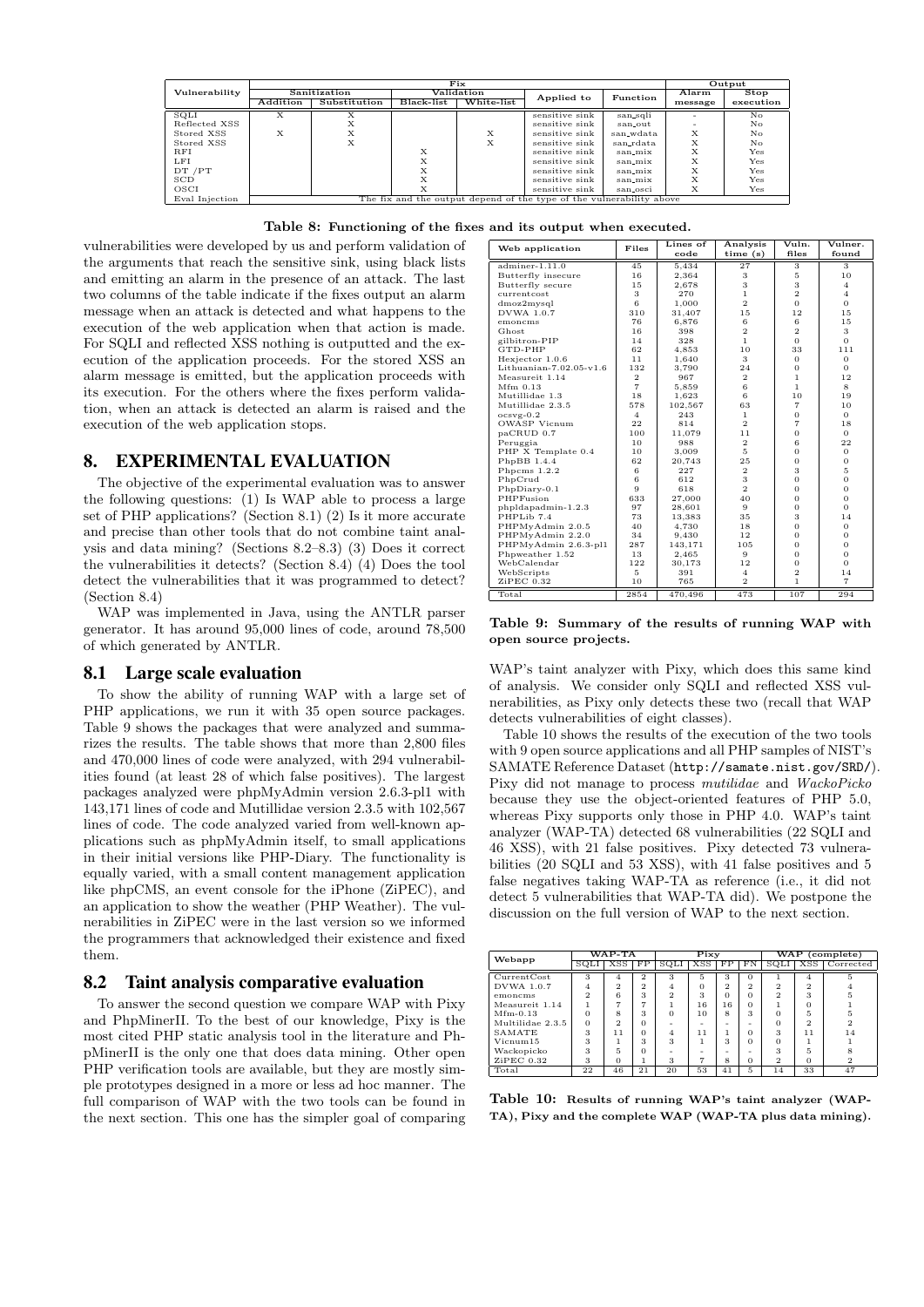Pixy detected the same real vulnerabilities than WAP-TA, except 5 (1 SQLI and 4 XSS). The 10 false positives that WAP-TA reported more than Pixy are related to the \$ SERVER entry point (in *emoncms*) and to the *error* sensitive sink (in measureit) that Pixy does not handle. However Pixy reported 30 false positives more than WAP-TA. This big difference can be explained in part by the interprocedural/ global/ contextsensitive analysis performed by WAP-TA, but not by Pixy. Another part of the justification is the bottom-up taint analysis performed by Pixy (AST navigated from the leafs to the root of the tree), whereas WAP-TA's is top-down (starts from the entry points and verifies if they reach a sensitive sink).

WAP-TA has shown to be more accurate than Pixy: it had an accuracy of 69%, whereas Pixy had only 44%.

## 8.3 Full comparative evaluation

This section compares the complete WAP with Pixy and PhpMinerII. The comparison with Pixy can be extracted from Table 10. The accuracy of WAP was 92.1%, whereas WAP-TA's was 69% and Pixy's only 44%. We can not show the results of PhpMinerII in the table because it does not really identify vulnerabilities.

PhpMinerII does data mining of program slices that end at a sensitive sink, independently of data being propagated through them starting at an entry point or not. PhpMinerII does this analysis to identify vulnerabilities, whereas WAP uses data mining to predict false positives in vulnerabilities detected by the taint analyzer.

We evaluated PhpMinerII with our data set using some of the classifiers of Section 6.2. We used the same classifiers as PhpMinerII's authors [29, 30]. The results of this evaluation are in Table 11. In the table it is possible to observe that the best classifier is LR, which is the only one that passed the Wilcoxon signed-rank test. It had also the highest precision  $(pr)$  and accuracy  $(ac)$ , and the lowest false alarm rate  $(pp)$  $= 20\%)$ .

| Measures<br>$(\%)$ | C4.5/J48  | <b>Naive</b><br><b>Bayes</b> | MLP       | Logistic<br>Regression |
|--------------------|-----------|------------------------------|-----------|------------------------|
| tpp                | 94.3      | 88.7                         | 94.3      | 90.6                   |
| fpp                | 32.0      | 60.0                         | 32.0      | 20.0                   |
| prfp               | 86.2      | 75.8                         | 86.2      | 90.6                   |
| tpd                | 68.0      | 40.0                         | 68.0      | 80.0                   |
| fpd                | 5.7       | 11.3                         | 5.7       | 9.4                    |
| prd                | 85.0      | 62.5                         | 85.0      | 80.0                   |
| $_{\rm acc}$       | 85.9      | 73.1                         | 85.9      | 87.2                   |
| $( \% \# )$        | 67        | 57                           | 67        | 68                     |
| pr                 | 85.6      | 69.2                         | 85.6      | 85.3                   |
| kappa              | 65.8      | 31.7                         | 65.8      | 70.6                   |
|                    | Very Good | Reasonable                   | Very Good | Very Good              |
| wilcoxon           | Rejected  | Rejected                     | Rejected  | Accepted               |

Table 11: Results of data mining models applied to Php-MinerII.

The confusion matrix of the LR model for PhpMinerII (Table 12) shows that it correctly classified 68 instances, 48 as vulnerabilities and 20 as non-vulnerabilities. We can conclude that LR is a good classifier for PhpMinerII, with an accuracy of 87.2% and a precision of 85.3%. These results are much better than Pixy's, but not as good as WAP's, which has an accuracy of 92.1% and a precision of 92.5% (see Table 4) with the same classifier.

Table 13 summarizes the comparison between WAP, Pixy, and PhpMinerII.

## 8.4 Fixing vulnerabilities

WAP uses data mining to discover false positives among the vulnerabilities detected by its taint analyzer. Table 10 in Section 8.2 shows that in the set of 10 packages WAP detected 47 SQLI and reflected XSS vulnerabilities. The taint analyzer

|           |               | Observed        |               |  |  |
|-----------|---------------|-----------------|---------------|--|--|
|           |               | Vuln.`<br>Yes ( | No (not Vuln) |  |  |
| Predicted | Yes (Vuln.)   |                 |               |  |  |
|           | No (not Vuln) |                 |               |  |  |

Table 12: Confusion matrix of Logistic Regression in PhpMinerII dataset.

| Metric    |       | Pixv  | PhpMinerII |
|-----------|-------|-------|------------|
| accuracy  | 92.1% |       |            |
| precision |       | 50.0% | 85.2%      |

Table 13: Accuracy and precision of WAP, Pixy and PhpMinerII.

raised 21 false positives that were detected by the data mining component. All the vulnerabilities detected were corrected (right-hand column of the table).

WAP detects several other classes of vulnerabilities that not SQLI and reflected XSS. Table 14 expands the data of Table 10 for all the vulnerabilities detected by WAP. The 69 XSS vulnerabilities detected include reflected and stored XSS vulnerabilities, which explains the difference to the 46 reflected XSS of Table 10. Again all vulnerabilities were corrected by the tool (last column).

|                  | Detected taint analysis |                      |          |                       |                | Detected |          |                |           |
|------------------|-------------------------|----------------------|----------|-----------------------|----------------|----------|----------|----------------|-----------|
| Webapp           | SQLI                    | LFI<br>RFI.<br>DT/PT |          | SCD OCSI XSS Total FP |                |          |          | data<br>mining | Corrected |
| currentcost      | 3                       | 0                    | $\Omega$ | 0                     | 4              |          | 2        | 5              | 5         |
| DVWA 1.0.7       | $\overline{4}$          | 3                    | $\Omega$ | 6                     | $\overline{4}$ | 17       | 8        | 9              | 9         |
| emoncms          | $\overline{2}$          |                      | $\Omega$ | $\Omega$              | 13             | 1.5      | 3        | 12             | 12        |
| Measureit 1.14   |                         |                      | $\Omega$ | $\Omega$              | 11             | 12       |          | 5              | 5         |
| $Mfm$ 0.13       |                         |                      | O        | $\Omega$              | 8              | 8        | 3        | 5              | 5         |
| Mutillidae 2.3.5 | $\Omega$                |                      | $\Omega$ | $\overline{2}$        | 8              | 10       | $\Omega$ | 10             | 10        |
| OWASP Vicnum     | 3                       |                      | O        | $\Omega$              |                | 4        | 3        |                |           |
| $_{\rm SRD}(1)$  | 3                       | 6                    | $\Omega$ | $\Omega$              | 11             | 20       |          | 19             | 19        |
| Wackopico        | 3                       | $\overline{2}$       |          |                       | 5              | 11       | O        | 11             | 11        |
| $ZiPEC$ $0.32$   | 3                       | O                    | $\Omega$ | $\Omega$              | $\overline{4}$ |          |          | 6              | 6         |
| Total            | 22                      | 11                   | $\Omega$ | 9                     | 69             | 111      | 28       | 83             | 83        |

Table 14: Results of the execution of WAP considering all vulnerabilities it detects and corrects.

## 9. CONCLUSION

The paper explores a new point in the design space of approaches and tools for web application security. It presents an approach for finding and correcting vulnerabilities in web applications and a tool that implements the approach for PHP programs and input validation vulnerabilities. The approach and the tool search for vulnerabilities using a combination of two techniques: static source code analysis and data mining. Data mining is used to identify false positives using a machine learning classifier selected after a thorough comparison of several alternatives. It is important to note that this combination of detection techniques can not provide entirely correct results. The static analysis problem is undecidable and the resort to data mining can not circumvent this undecidability, only provide probabilistic results. The tool corrects the code by inserting fixes, currently sanitization and validation functions. The tool was experimented both with synthetic code with vulnerabilities inserted on purpose and with a considerable number of open source PHP applications. This evaluation suggests that the tool can detect and correct the vulnerabilities of the classes it is programmed to handle.

## *Acknowledgments*

This work was partially supported by the EC through project FP7- 607109 (SEGRID) and the FCT through the Multiannual Program (LASIGE) and contract PEst-OE/EEI/LA0021/2013 (INESC-ID). We thank the anonymous reviewers and Armando Mendes for their comments on a previous version of the paper.